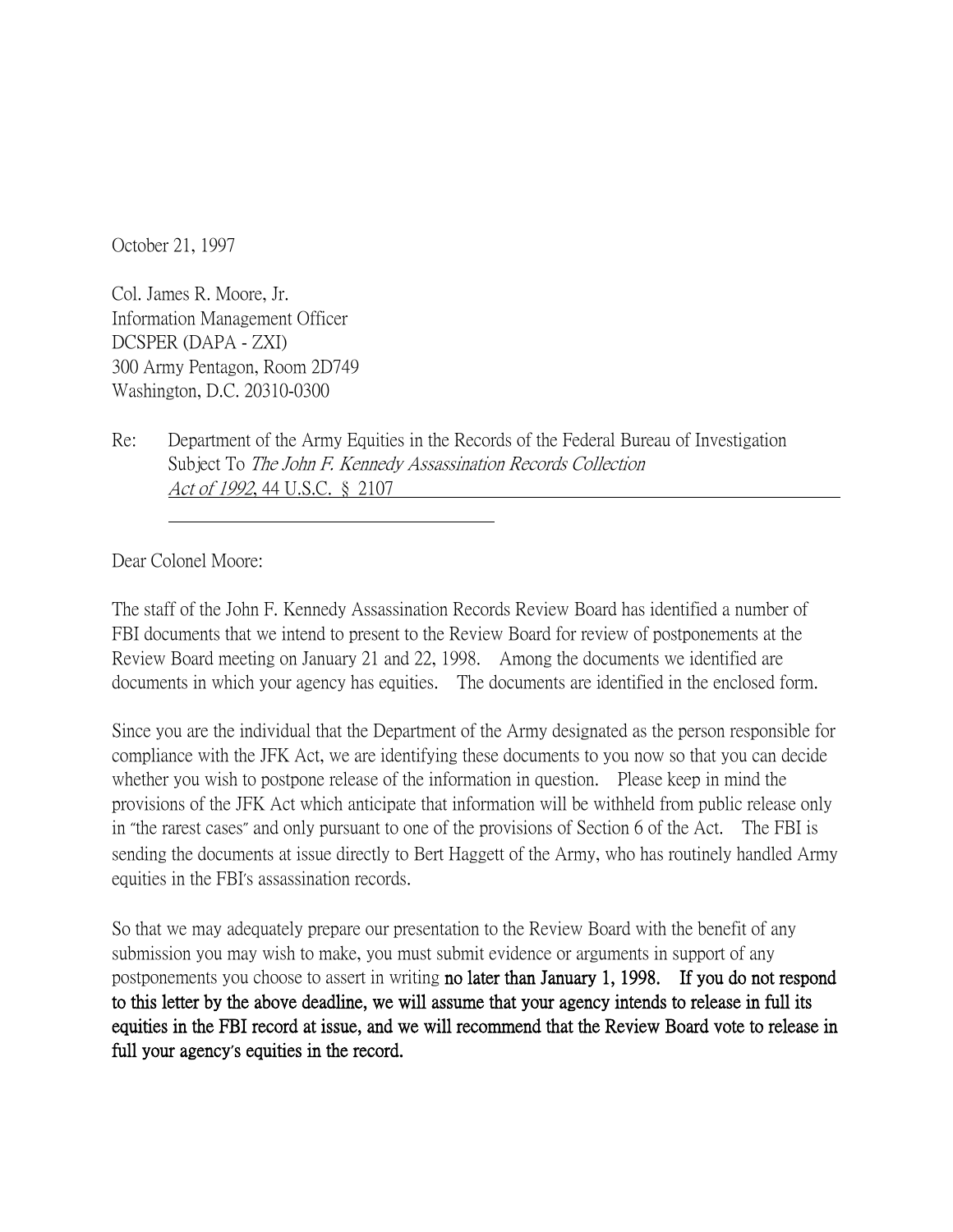Col. James R. Moore, Jr. October 21, 1997 Page 2

In many of the FBI documents with third agency equities, we believe that the third agencies could, consistent with their current guidelines for JFK assassination-related information, consent to full release of the information at issue.

If you have any questions regarding the documents identified on the enclosed forms, please call Carol Keeley or Debbie Beatty of the JFK Task Force at the FBI at (202) 324-0571 or Laura Denk or Kevin Tiernan of the Review Board staff at (202) 724-0088. Thank you, in advance, for your cooperation.

Sincerely,

T. Jeremy Gunn Executive Director

Enclosure

cc: Bert Haggett HQDA (DAMI-CIS(L)) Pentagon, Room 2D-481 Washington, D.C. 20332